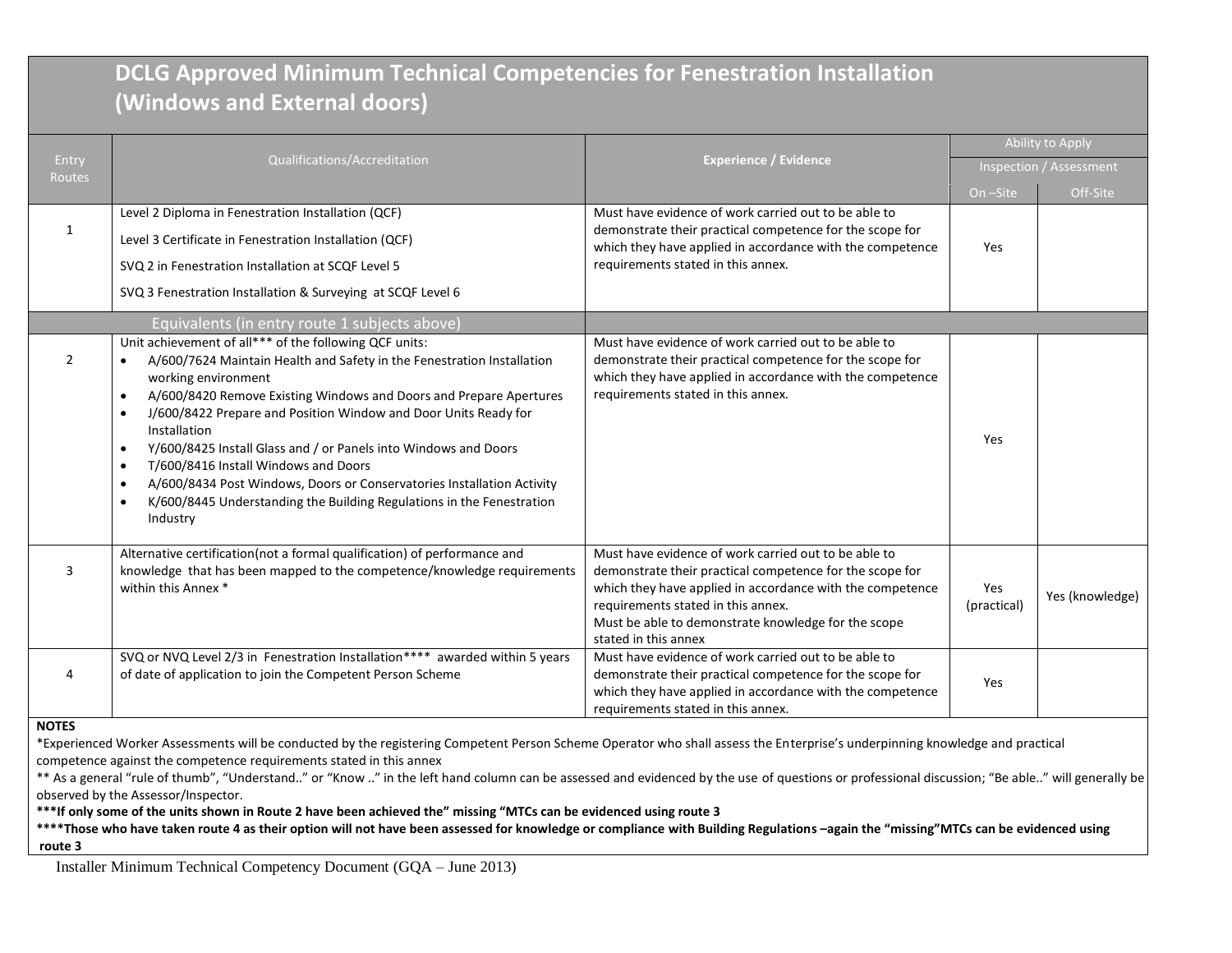| <b>Minimum Technical Competencies (MTCs)</b><br><b>Area of Competence</b> |                                                                                                                       | <b>Fenestration Installation</b>                                                                                                                                                                                                                                                                                                                                                                                                                                                                                                                                                                                                                                                                                                                                                                                                                                    |                          |                                  |
|---------------------------------------------------------------------------|-----------------------------------------------------------------------------------------------------------------------|---------------------------------------------------------------------------------------------------------------------------------------------------------------------------------------------------------------------------------------------------------------------------------------------------------------------------------------------------------------------------------------------------------------------------------------------------------------------------------------------------------------------------------------------------------------------------------------------------------------------------------------------------------------------------------------------------------------------------------------------------------------------------------------------------------------------------------------------------------------------|--------------------------|----------------------------------|
| <b>Competence requirement</b><br>The installer must:                      |                                                                                                                       | <b>Context/Scope</b>                                                                                                                                                                                                                                                                                                                                                                                                                                                                                                                                                                                                                                                                                                                                                                                                                                                | <b>NOS Ref.</b>          | <b>Further Guidance</b>          |
| $\mathbf{1}$                                                              | Understand the Building regulations that<br>have to be considered when carrying<br>out Fenestration Installation work | In respect of; (domestic/commercial as appropriate)<br>• Ventilation<br>Structure<br>$\bullet$<br>• Safety Glazing<br>Fire Safety<br>$\bullet$<br>Resistance to moisture<br>Conservation of Fuel and Power<br>Heat producing appliances<br>$\bullet$<br>Protection from falling<br>Access to building                                                                                                                                                                                                                                                                                                                                                                                                                                                                                                                                                               | N/A                      | Derived from QCF unit K/600/8445 |
| $\overline{2}$                                                            | Understand safety glazing and Fire<br>Resistant Glazing and know the<br>requirements for glass markings               | In respect of;<br>Different types of safety glazing<br>$\bullet$<br>When and where it must be used<br>$\bullet$<br>Different information that must be clearly and indelibly present<br>$\bullet$<br>on safety glass<br>Situation where glass markings are missing or do not match job<br>٠<br>specification<br>Fire Resistant Glazing periods of fire resistance<br>$\bullet$<br>When and where it must be used                                                                                                                                                                                                                                                                                                                                                                                                                                                     | N/A                      | Derived from QCF unit K/600/8445 |
| 3                                                                         | Be able to adopt a safe system of work.                                                                               | In respect of legislation and official guidance relating to own<br>responsibilities:<br><b>Accident Prevention</b><br><b>Emergency procedures</b><br>$\bullet$<br>Working at Height<br>$\bullet$<br>Use of tools and equipment<br>Use of materials and substances<br>Movement of materials<br><b>Manual Handling</b><br>$\circ$<br><b>Mechanical Handling</b><br>$\circ$<br>Handling, storage and use of materials, components,<br>$\bullet$<br>consumables and substances<br>Hazardous materials including asbestos<br>Carry out a visual risk assessment of the fenestration installation<br>environment and ensure the work area is safe<br>Select and use safety equipment and Personal Protective Equipment<br>required to carry out the task<br>Establish safe working area<br>Temporary barriers<br>Protective sheeting<br><b>Warning Signs</b><br>$\bullet$ | Proskills NOS Unit FI 1. | Derived from QCF unit A/600/7624 |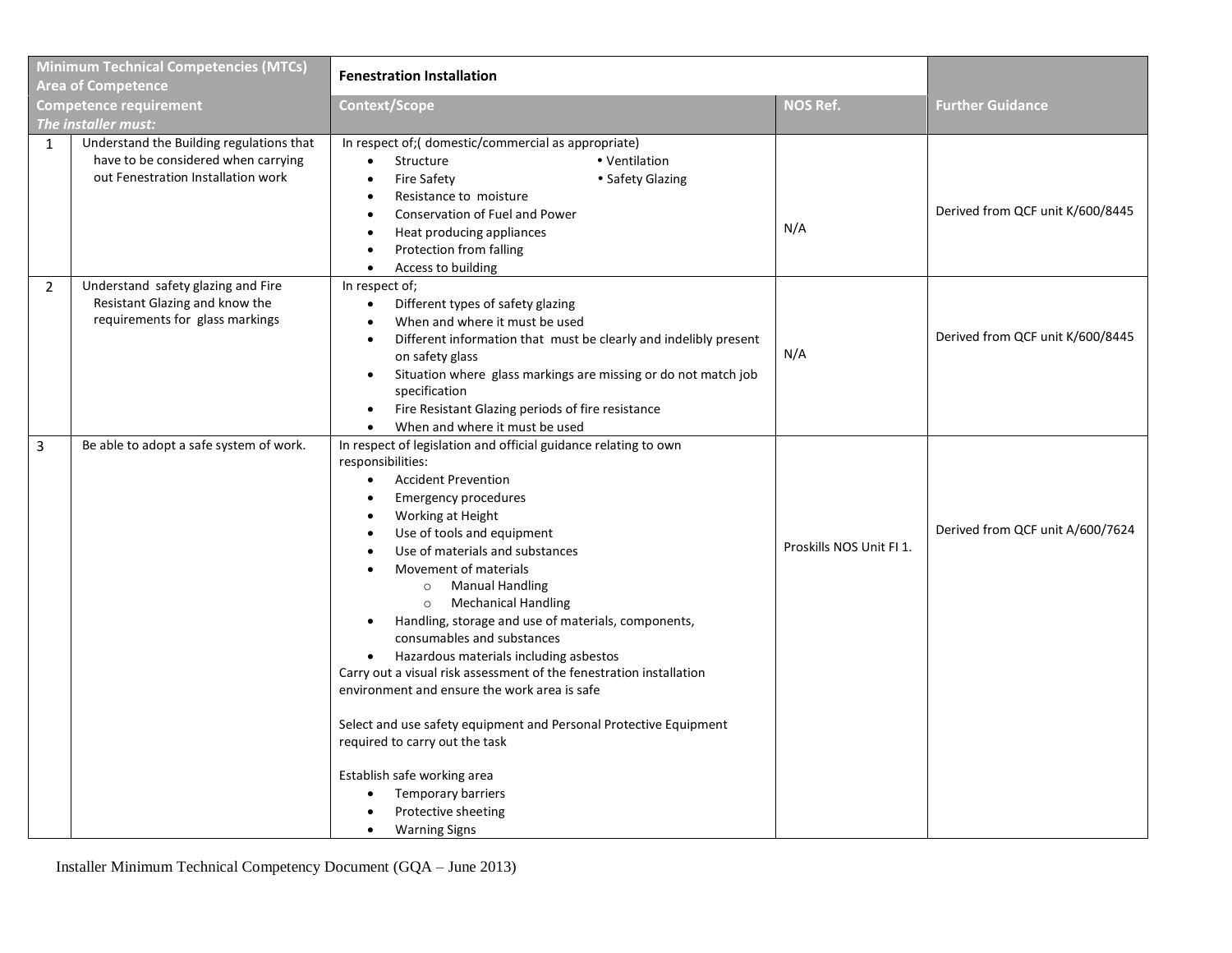| <b>Minimum Technical Competencies (MTCs)</b><br><b>Area of Competence</b> |                                                                                                                                                              | <b>Fenestration Installation</b>                                                                                                                                                                                                                                                                                                          |                                  |                                  |  |
|---------------------------------------------------------------------------|--------------------------------------------------------------------------------------------------------------------------------------------------------------|-------------------------------------------------------------------------------------------------------------------------------------------------------------------------------------------------------------------------------------------------------------------------------------------------------------------------------------------|----------------------------------|----------------------------------|--|
| <b>Competence requirement</b><br>The installer must:                      |                                                                                                                                                              | Context/Scope                                                                                                                                                                                                                                                                                                                             | <b>NOS Ref.</b>                  | <b>Further Guidance</b>          |  |
| 4                                                                         | Be able to confirm installation<br>requirements and suitability of materials<br>and components                                                               | Check and confirm installation requirements and ensure sufficient type, quantity<br>and quality of materials and components are available.                                                                                                                                                                                                | Proskills NOS<br>Unit FI 3.      | Derived from QCF unit K/600/7638 |  |
| 5                                                                         | Know the access equipment required for<br>installation work and how to use.                                                                                  | In respect of;<br>Different types<br>Use and suitability<br>Safety checks to make<br>٠                                                                                                                                                                                                                                                    |                                  | Derived from QCF unit A/600/7638 |  |
| 6                                                                         | Know how to use structural supports<br>during removal of existing windows or<br>doors                                                                        | In respect of;<br>Different types<br>$\bullet$<br>Situations requiring use.<br>$\bullet$<br>Evidence must be given that refers to load bearing bays and lintels                                                                                                                                                                           | <b>Proskills NOS</b><br>unit FI6 |                                  |  |
| 7                                                                         | Be able to remove window and door sets<br>from the structure of the building.                                                                                | Remove components, materials and outer frames from the aperture causing<br>minimum damage<br>Sash/opening light<br>• Cladding<br>Outer frame<br>• Glazing / Glass<br>Door leaf/sash<br>• Internal / External linings<br>$\bullet$                                                                                                         |                                  | Derived from QCF unit A/600/7638 |  |
| 8                                                                         | Be able to ensure the damp proof<br>membranes are effective during the<br>aperture preparation process                                                       | In respect of;<br><b>Vertical DPM</b><br>Horizontal DPC.                                                                                                                                                                                                                                                                                  | <b>Proskills NOS</b>             |                                  |  |
| 9                                                                         | Know how to prepare frames, cills and<br>apertures correctly during the installation<br>process.                                                             | In respect of;<br><b>Cills</b><br>$\bullet$<br>Add ons/frame extensions<br>Routing of cables through the aperture                                                                                                                                                                                                                         | unit FI6                         |                                  |  |
| 10                                                                        | Be able to handle, cut and assemble<br>materials correctly.                                                                                                  | Handle and cut the materials accurately to the required size and shape to fit the<br>aperture in line with the job specifications.                                                                                                                                                                                                        |                                  |                                  |  |
| 11                                                                        | Be able to check that the new or<br>restructured apertures meet specification.                                                                               | Check that the new or restructured apertures meet specification.                                                                                                                                                                                                                                                                          |                                  |                                  |  |
| 12                                                                        | Be able to establish the correct position<br>for the window and door units and ensure<br>that the window and door units are<br>correct for the installation. | Accurately carry out measurements to ensure that the window and door units are<br>the correct size for the installation<br>Check that the supplied materials meet the specification including:<br>Appearance<br>Drainage<br>$\bullet$<br>Locking mechanisms<br>$\bullet$<br>Establish the correct position for the window and door units. | <b>Proskills NOS</b><br>unit FI9 | Derived from QCF unit J/600/8422 |  |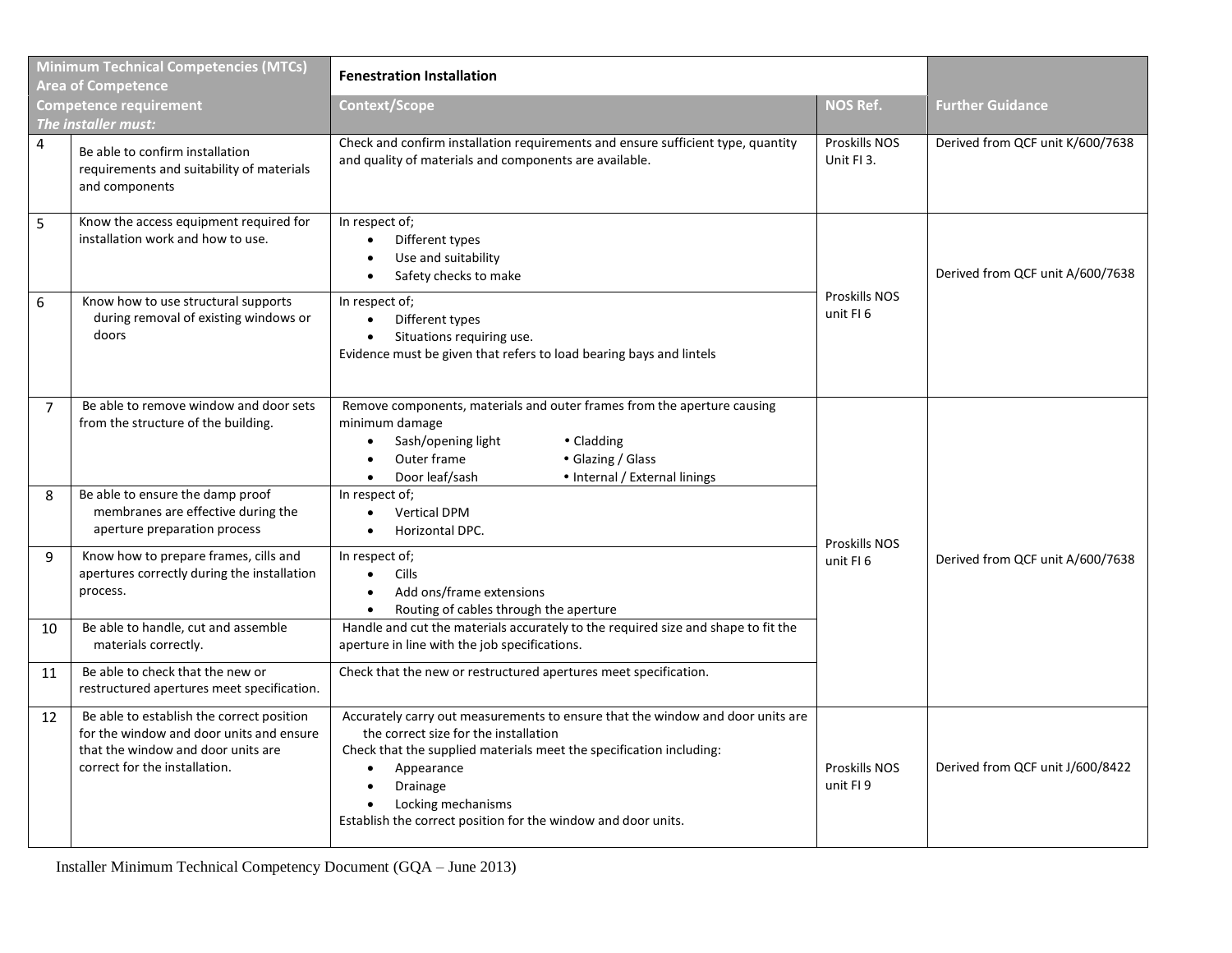| <b>Minimum Technical Competencies (MTCs)</b><br><b>Area of Competence</b> |                                                                                                                     | <b>Fenestration Installation</b>                                                                                                                                                                      |                                                     |                                                                                 |
|---------------------------------------------------------------------------|---------------------------------------------------------------------------------------------------------------------|-------------------------------------------------------------------------------------------------------------------------------------------------------------------------------------------------------|-----------------------------------------------------|---------------------------------------------------------------------------------|
| <b>Competence requirement</b><br>The installer must:                      |                                                                                                                     | Context/Scope                                                                                                                                                                                         | <b>NOS Ref.</b>                                     | <b>Further Guidance</b>                                                         |
| 13                                                                        | Know how and be able to prepare<br>window and door units.                                                           | In respect of;<br>Different types of window units<br>$\bullet$<br>Different types of door units                                                                                                       |                                                     |                                                                                 |
| 14                                                                        | Know which sealing, bonding and<br>weatherproofing materials should be used<br>and be able to use them              | In respect of;<br>Internal use<br>$\bullet$<br>External use                                                                                                                                           | Proskills NOS unit<br>FI <sub>9</sub>               | Derived from QCF unit<br>J/600/8422                                             |
| 15                                                                        | Be able to handle and position window<br>and door units correctly into apertures<br>according to specification.     | Position window and door units correctly into apertures according to specification<br>Ensure that window and door units are plumb, level and square ready for securing                                |                                                     |                                                                                 |
| 16                                                                        | Know different methods of securing<br>installation materials and fix installations<br>securely                      | In relation to current Codes of Practice;<br>Different types of structure<br>Using correct size, type and quantity of fixings<br>$\bullet$                                                            |                                                     |                                                                                 |
| 17                                                                        | Know the importance of drainage holes<br>and be able to ensure they are functioning                                 | In respect of;<br>Need to be clear and functioning.<br>$\bullet$                                                                                                                                      | Proskills NOS unit                                  | Derived from OCF unit<br>J/600/8422                                             |
| 18                                                                        | Be able to ensure that window and door<br>units are plumb after being secured, and<br>that they function correctly. | Accurately check window and door units to ensure that they are plumb after being<br>secured.<br>Check that window and door units function correctly.                                                  | FI <sub>9</sub>                                     |                                                                                 |
| 19                                                                        | Be able to fit glass correctly and securely<br>into apertures.                                                      | Fit glass into apertures correctly and securely to specification, using:<br>Packers/bridges<br>Alignment (toe and heel).                                                                              | Proskills NOS unit                                  | Derived from QCF unit                                                           |
| 20                                                                        | Be able to finish off the work to<br>specification and carry out a final<br>inspection.                             | Carry out a final inspection and finish off the work to specification.                                                                                                                                | FI 10                                               | Y/600/8425                                                                      |
| 21                                                                        | Know the type of information customers<br>require on the work carried out.                                          | In relation to:<br>Giving clear instructions relating to the operation of the window and door<br>$\bullet$<br>units<br>Guarantees<br>٠<br>After care*- (maintenance and repair requests)<br>$\bullet$ | Proskills NOS unit<br>FI 13                         | Derived from QCF unit<br>A/600/8434                                             |
| 22                                                                        | Know how to maintain and repair<br>windows and doors                                                                | In respect of:<br>Routine maintenance<br>• Typical Repair<br>$\bullet$                                                                                                                                | Proskills NOS unit<br>FI 11                         | Derived from QCF unit<br>H/600/8418                                             |
| 23                                                                        | Know the problems that can occur when<br>carrying out Installation work and how to<br>deal with them                | In respect of:<br>Incorrect specifications<br>$\bullet$ Fixing<br>$\bullet$<br>Removal of windows and doors<br>• Glazing<br>$\bullet$                                                                 | From a mix of<br>QCF units CW1,<br>FI7, 8, 9 and 10 | From a mix of QCF units<br>A/600/8420, J/600/8422,<br>Y/600/8425 and T/600/8416 |